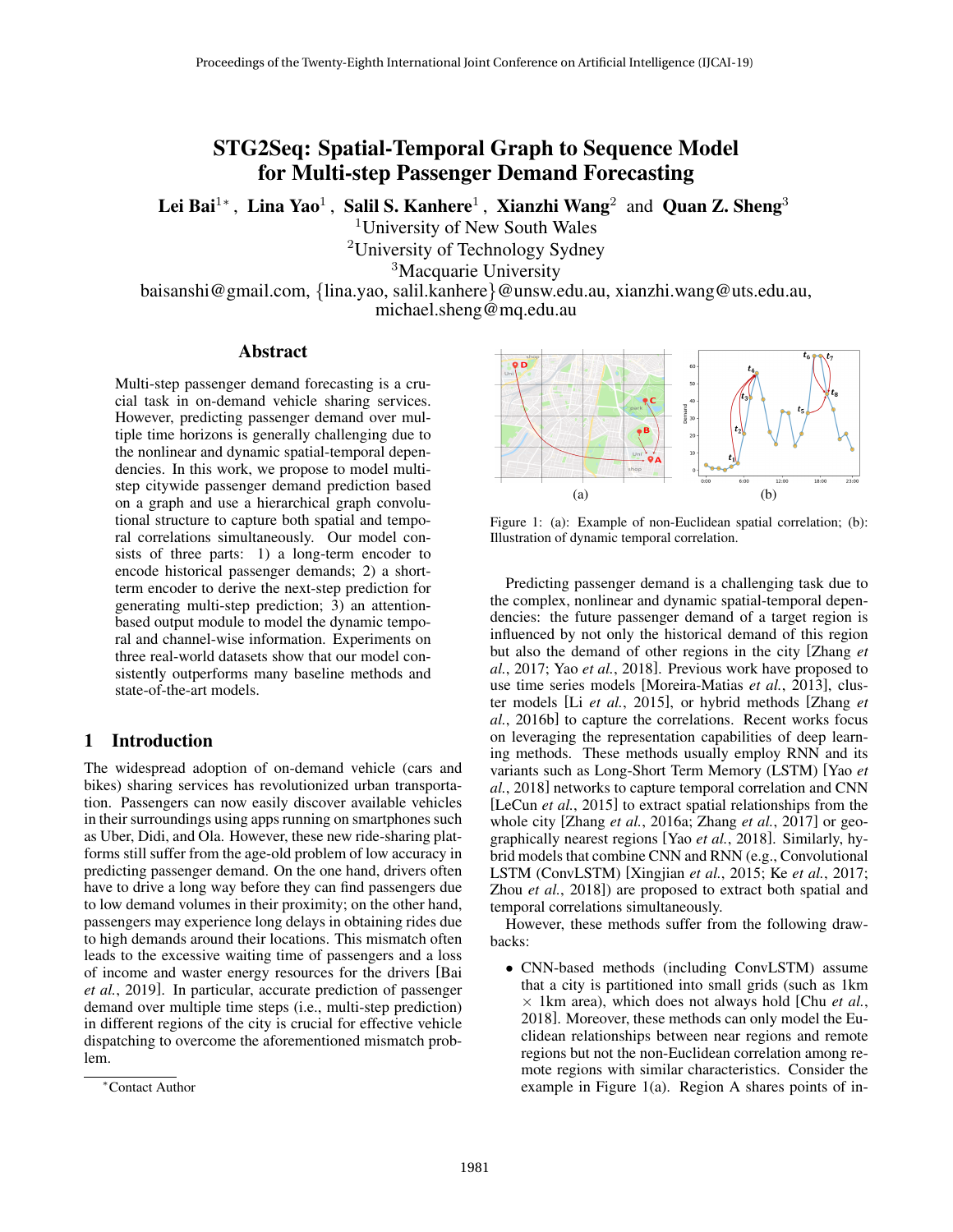terests with region D (university and shopping areas) rather than co-located regions B and C (which contain parks). Thus, the passenger demand in region A shows a stronger correlation with D rather than B and C.

- Current methods strictly rely on RNN-based architecture (e.g., hybrid CNN-LSTM and ConvLSTM architectures) to capture temporal correlations. However, typical chain structured RNN architectures require execution of a number of iterative steps (equal to the window size of the input data) to process the demand data, and therefore lead to severe information oblivion in modeling the long-term temporal dependency. Moreover, utilizing RNN as a decoder for multi-step prediction is known to cause error accumulation in every step and may result in faster model deterioration [Yu *et al.*, 2018].
- The current research efforts do not capture the dynamics that may exist in temporal correlation accurately. Most of them only reflect the collective influence of historical passenger demands. However, each previous step may have different and time-varying influence on the target step. Figure 1 (b) illustrates a passenger demand time series for a particular region where the influence of  $t_1$ ,  $t_2$  and  $t_3$  on  $t_4$  varies significantly. Moreover, the importance of  $t_1$ ,  $t_2$ ,  $t_3$  on  $t_4$  is different from the importance of  $t_5$ ,  $t_6$ ,  $t_7$  on  $t_8$ .

In this paper, we propose a sequence-to-sequence model for multi-step passenger demand forecasting that is based on Graph Convolutional Networks (GCN) to solve the issues above. Specifically, we formulate the passenger demand on a graph with each region in the city acting as a node. Multiple GCN layers are utilized to form a Gated Graph Convolutional Module (GGCM) to capture the spatial and temporal relationships at the same time. Based on the GGCM, two encoder modules named long-term encoder and short-term encoder are designed to encode historical passenger demand and integrate new predictions, separately. Compared to the chain structured RNN, the hierarchical GCN structure shortens the path to capture the long-range temporal dependency [Gehring *et al.*, 2017]. Besides, having two distinct encoders allows our model to utilize last step's prediction to generate the next step's prediction without requiring a RNN to act as a decoder, which reduces the associated issue of error accumulation. Finally, we also take into account the dynamic temporal correlations and design an attention-based output module, which can adaptively capture these dynamics. Overall, the contribution of this paper can be summarized as follows:

- We formulate the citywide passenger demand on a graph and present a GCN-based sequence-to-sequence model for citywide multi-step passenger demand forecasting. To the best of our knowledge, this is the first work that purely relies on graph convolution structure to extract spatial-temporal correlations for multi-step prediction.
- We propose an attention-based output module to capture the effect of the most influential historical time steps on the predicted demand and the dynamism that is inherent in these relationships.
- We conduct extensive experiments on three real-world

datasets and compare our method with three baselines and eight discriminative deep learning based state-ofthe-art methods. The experimental results show that our model can consistently outperform all the comparison methods by a significant margin.

## 2 Notations and Problem Statement

Suppose a city is partitioned into  $N$  small regions, irrespective of whether grid [Zhang *et al.*, 2017] or road network [Chu *et al.*, 2018] based partitioning is employed. We represent the region sets as  $\{r_1, r_2, ..., r_i, ...r_N\}$ . At each time step t, a 2-D matrix  $D_t \in \mathbb{R}^{\tilde{N} \times d_{in}}$  represents the passenger demand of all regions in time step t. Another vector  $E_t \in \mathbb{R}^{d_e}$  represent the time features in time step  $t$ , which includes time of day, day of week, and information about holidays.

Given the citywide historical passenger demand sequence  $\{D_0, D_1, ..., D_t\}$  and time features  $\{E_0, E_1, ..., E_{t+\tau}\}\,$ the target is to learn a prediction function  $\Gamma(\cdot)$  that forecasts the citywide passenger demand sequence in the next  $\tau$ time steps. Instead of using all the historical passenger demand, we only consider the most recent  $h$  time steps demand sequence  $\{D_{t-h+1}, D_{t-h+2}, ..., D_t\}$  as input, which is a common practice in time series data analysis. Our problem is thus formulated as:

$$
(D_{t+1}, D_{t+2}, ..., D_T, ..., D_{t+\tau}) =
$$
  
\n
$$
\Gamma(D_{t-h+1}, D_{t-h+2}, ..., D_t; E_0, E_1, ..., E_{t+\tau})
$$
 (1)

## 3 Methodology

The architecture of STG2Seq (Figure 2) comprises three components: (i) the long-term encoder (ii) the short-term encoder and (iii) the attention-based output module. Both the long-term encoder and short-term encoder comprise several serial spatial-temporal Gated Graph Convolutional Modules (GGCM), which can extract the spatial-temporal correlations simultaneously through the use of GCN along the temporal axis. We will elaborate on each component as follows.

### 3.1 Passenger Demand on Graph

We first introduce how to formulate the citywide passenger demand on a graph. Previous works assume that the passenger demand in a region is influenced by the demand in nearby regions. However, we argue that spatial correlation does not exclusively rely on geographic locations. Remote regions may also share similar passenger demand patterns if they have similar attributes, such as point of interests (POIs). Therefore, we treat the city as a graph  $G = (\nu, \xi, A)$ , where  $\nu$ is the set of regions  $\nu = \{r_i | i = 1, 2, ...N\}, \xi$  denotes the set of edges and A the adjacency matrix. We define the connectivity of the graph according to the similarity of the passenger demand patterns among the regions.

$$
A_{i,j} = \begin{cases} 1, & \text{if } Similarity_{r_i, r_j} > \epsilon \\ 0, & \text{otherwise} \end{cases} \tag{2}
$$

where  $\epsilon$  is a threshold to which will determine the sparsity of matrix A. To quantify the similarity in passenger demand between different regions, we use the Pearson Correlation Coefficient. Let  $D_{0 \sim t}(r_i)$  represent the historical passenger demand sequence for region  $r_i$  from time 0 to t (in the training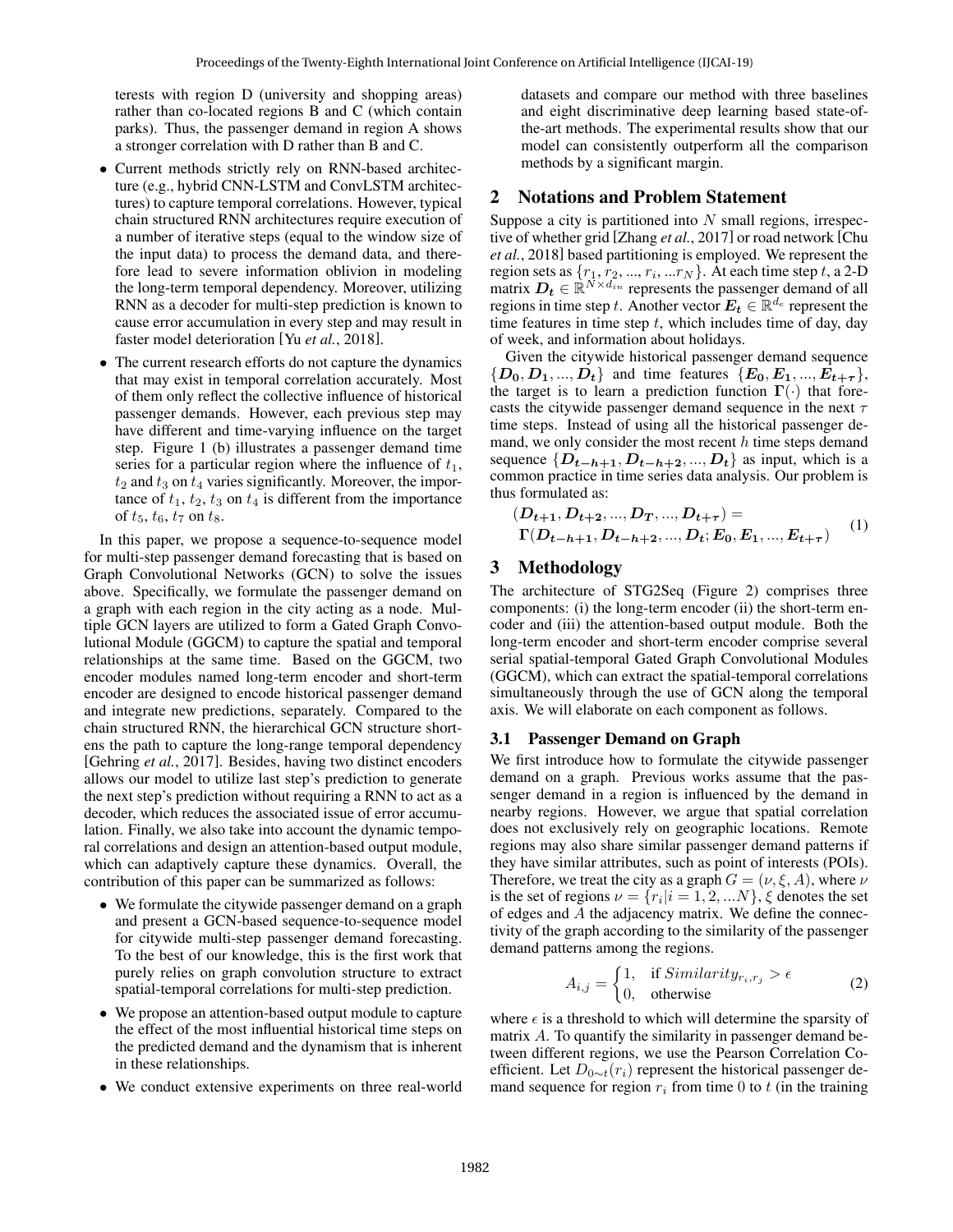

Figure 2: The architecture of STG2Seq.

data). Then the similarity of region  $r_i$  and  $r_j$  can be defined as:

$$
Similarity_{r_i, r_j} = Pearson(D_{0\sim t}(r_i), D_{0\sim t}(r_j))
$$
 (3)

### 3.2 Long-term and Short-term Encoders

Most prior works only consider next-step prediction, i.e., predicting passenger demand in the next time step. They optimize these models by reducing the error incurred in the prediction for the next time step in the training stage without considering the subsequent time steps. Hence, these methods are known to deteriorate rapidly for multi-step prediction. Only a few works have considered the problem of prediction for multiple time steps [Xingjian *et al.*, 2015; Li *et al.*, 2018]. These works adopt an encoder-decoder architecture based on RNN or its variants (i.e., ConvLSTM) as the encoder and decoder. These methods have two disadvantages: (1) The chain-structured RNNs employed in the encoder iterate over one input time step at a time. Thus, they require an equivalent number (i.e.,  $h$ ) of iterative RNN units when using the historical data over  $h$  time steps as the input. The long calculation distance between target demand and previous demands could cause severe information oblivion. (2) In the decoder part, to predict the demand for time step  $T$ , RNN takes as input the hidden state and the prediction of the previous time step  $T - 1$ . Thus, the errors from the previous time step are carried forward and directly influence the prediction, which results in error accumulation in each future step.

Different to all these previous works, we introduce an architecture that relies on the long-term and short-term encoder operating simultaneously to achieve multi-step prediction without the use of RNN. The long-term encoder takes the most recent  $h$  time steps citywide historical passenger demand sequence  $\{D_{t-h+1}, D_{t-h+2}, ..., D_t\}$  as input to learn the historical spatial-temporal patterns. These  $h$  steps citywide demand are combined and organized into a 3-D matrix, shape  $h \times N \times d_{in}$ . The long term encoder comprises a number of GCCMs, wherein each GGCM captures spatial correlation among all  $N$  regions and temporal correlation among  $k$  (the patch size, a hyperparameter) time steps, which we will elaborate on in Section 3.3. Thus, only  $\frac{h-1}{k-1}$  iterative steps are needed to capture the temporal correlation over the h historical steps. Compared to a RNN structure, our GGCMbased long-term encoder significantly decreases the iterative



Figure 3: An illustration of extracting spatial-temporal correlations with GCN.

steps, which can further decrease the information loss. The output of the long-term encoder is another matrix  $Y_h$  shaped  $h \times N \times d_{out}$ , which is the encoded representation of the input

The short-term encoder is used to integrate already predicted demand for multi-step prediction. It uses a sliding window sized  $q$  to capture the recent spatial-temporal correlations. When predicting the passenger demand at time step T (T  $\in$  [t + 1, t +  $\tau$ ]), it takes the citywide passenger demand of the most recent  $q$  time steps, i.e.,  ${D_{T-q}, D_{T-q+1}, ..., D_{T-1}}$  as input. Except for the length of time steps  $(h \text{ and } q \text{ in long-term and short-term})$ respectively), the operation of the short-term encoder is the same as the long-term encoder. The short-term encoder generates a matrix  $\hat{Y}_q^T$  shaped  $q \times N \times d_{out}$  as the near trend representation. In contrast to a RNN-based decoder, the prediction of the last time step is fed back exclusively to the shortterm encoder. Thus, the prediction error will be attenuated by the long-term encoder, which eases the severe error accumulation problem that is inherent in the RNN-based decoder model [Yu *et al.*, 2018].

#### 3.3 Gated Graph Convolutional Module

The Gated Graph Convolutional Module is the core of both long-term encoder and short-term encoder. Each GGCM consists of several GCN layers, which are parallelized along the temporal axis. To capture the spatial-temporal correlations, each GCN layer operates on a limited historical window (k time steps) of the citywide demand data. It can extract the spatial correlation among all regions within these  $k$  time steps. By stacking multiple serial GGCMs, our model forms a hierarchical structure and can capture the spatial-temporal correlations from the entire input (h for long-term encoder and q for short-term encoder,  $h > q \ge k$ ). Figure 3 illustrates the exclusive use of GCN for extracting spatial-temporal correlations, where we omit the channel (dimension) axis for simplicity. In literature, there is one similar work [Yu *et al.*, 2018] to our GGCM module. Their work first employs CNN to capture temporal correlation and then uses GCN to capture spatial correlation. Our approach is significantly simplified compared to theirs, as we can extract the spatial-temporal correlations simultaneously.

The detailed design of the GGCM module is shown in Figure 4. The input of the  $l_{th}$  GGCM is a matrix shaped  $h \times N \times C^l$  (or  $q \times N \times C^l$  for short-term encoder, we only use h in the following for simplicity), where  $C<sup>l</sup>$  is the input dimension. In the first GGCM module,  $C<sup>l</sup>$  is  $d_{in}$  (as notated in Section 2). The output shape of  $l_{th}$  GGCM is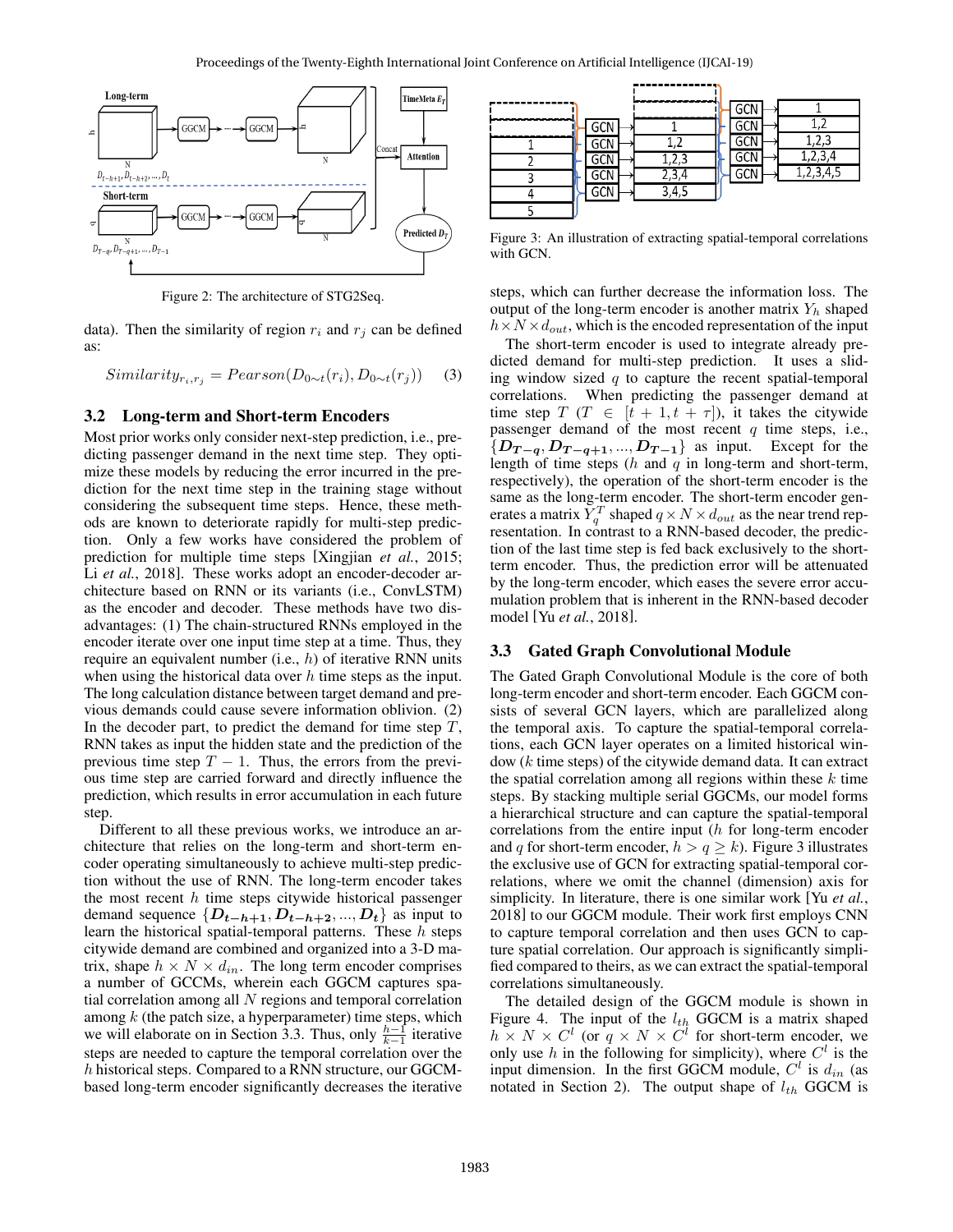

Figure 4: The spatial-termporal Gated Graph Convolutional Module

 $h \times N \times C^{l+1}$ . We first concatenate a zero padding matrix shaped  $(k - 1) \times N \times C^{l}$  and form the new input  $(h + k - 1) \times N \times C^{l}$  to ensure the transformation do not decrease the length of the sequence. Next, each GCN in the GGCM takes k time steps data shaped  $k \times N \times C^l$  as input to extract spatial-temporal correlations, which is further reshaped as a 2-D matrix  $N \times (k \cdot C^l)$  for GCN calculation. According to [Kipf and Welling, 2017], the calculation of a GCN layer can be formulated as:

$$
X^{l+1} = (\widetilde{P}^{-\frac{1}{2}} \widetilde{A} \widetilde{P}^{-\frac{1}{2}}) X^l W \tag{4}
$$

where  $\tilde{A} = A + I_n$  (*A* is the adjecency matrix of the graph defined in Section 3.1,  $I_n$  is the identity matrix),  $\tilde{P}_{ii} =$ graph defined in Section 3.1,  $I_n$  is the identity matrix),  $P_{ii} = \sum_j \widetilde{A}_{ij}$ ,  $X \in \mathbb{R}^{N \times (k \cdot C^l)}$  denotes the reshaped k time steps demand,  $W \in \mathbb{R}^{(k \cdot C^{l}) \times C^{l+1}}$  represents the learned parameters,  $X^{l+1} \in \mathbb{R}^{N \times C^{l+1}}$  is the output of GCN.

Furthermore, we adopt the gating mechanism [Dauphin *et al.*, 2017] to model the complex non-linearity in passenger demand forecasting. And Eq. (4) is re-formulated as:

$$
X^{l+1} = ((\widetilde{P}^{-\frac{1}{2}}\widetilde{A}\widetilde{P}^{-\frac{1}{2}})X^{l}W_1 + X^{l}) \otimes \sigma ((\widetilde{P}^{-\frac{1}{2}}\widetilde{A}\widetilde{P}^{-\frac{1}{2}})X^{l}W_2)
$$
\n(5)

where  $\otimes$  is the element-wise product operation,  $\sigma$  denotes the sigmoid function. Thus, the output is a linear transformation  $(\widetilde{P}^{-\frac{1}{2}}\widetilde{A}\widetilde{P}^{-\frac{1}{2}})X^{l}W_{1}+X^{l}$  modulated by a non-linear gate  $\sigma((\widetilde{P}^{-\frac{1}{2}}\widetilde{A}\widetilde{P}^{-\frac{1}{2}})X^{l}W_{2})$ . The non-linear gate controls which part of the linear transformation can pass through the gate and contribute to the prediction. Besides, residual connection [He *et al.*, 2016] is utilized to avoid the network degradation as shown in Eq.  $(5)$ .

Finally, the h outputs from the gating mechanism are combined along the temporal axis to generate the output of one GGCM module shaped  $h \times N \times C^{l+1}$ .

#### 3.4 Attention-based Output Module

As notated in Section 3.2, the long-term spatial-temporal dependency and recent time spatial-temporal dependency are captured and represented as two matrices  $Y_h$  and  $Y_q^T$  for the target time step  $T$ . We concatenate them together to form a joint representation  $Y_{h+q} \in \mathbb{R}^{(h+q)\times N\times d_{out}}$ , which will be decoded by the attention-based output module to obtain the prediction (we omit  $T$  here and in the following for simplicity). The three axes of  $Y_{h+q}$  are time, space (i.e., region) and channel (i.e., dimension), respectively.

We first introduce the temporal attention mechanism for decoding  $Y_{h+q}$ . The passenger demand is a typical time series data as previous historical demands have an influence on the future passenger demand. However, the importance of each previous step to target demand is different, and this influence changes with time. We design a temporal attention mechanism to add an importance score for each historical time step to measure the influence. The score is generated by aligning the joint representation  $Y_{h+q} = [y_1, y_2, ..., y_{h+q}](y_i \in$  $\mathbb{R}^{(N \times d_{out})}$  with the target time step's time features  $E_T$ , which can adaptively learn the dynamic temporal influence of each previous time step changing with time. We define the calculation of temporal attention as:

$$
\alpha = softmax(tanh(Y_{h+q}W_3^Y + E_T W_4^E + b_1))
$$
 (6)

where  $W_3^Y \in \mathbb{R}^{(h+q)\times (N\times d_{out})\times 1}$ ,  $W_4^E \in \mathbb{R}^{d_e \times (h+q)}$ and  $b_1 \in \mathbb{R}^{(h+q)}$  are transformation matrices to be learned,  $\alpha \in \mathbb{R}^{(h+q)}$  is the temporal importance score which is normalized by the softmax function so  $ftmax(\cdot)$ . The joint representation  $Y_{h+q}$  is then transformed by the importance score α:

$$
Y_{\alpha} = \sum_{i=1}^{h+q} \alpha^i y_i \qquad \in \mathbb{R}^{N \times d_{out}} \tag{7}
$$

Inspired by [Chen *et al.*, 2017] which showed that the importance of each channel is also different, we further add a channel attention module after the temporal attention module to find the most important frames in  $Y_{\alpha} = [\mathscr{Y}_1, \mathscr{Y}_2, ..., \mathscr{Y}_{d_{out}}]$ with  $\mathscr{Y}_i \in \mathbb{R}^N$ . The calculation of channel attention is similar to temporal attention:

$$
\beta = softmax(tanh(Y_{\alpha}W_5^Y + E_T W_6^E + b_2))
$$
 (8)

$$
Y_{\beta} = \sum_{i=1}^{d_{out}} \beta^i \mathscr{Y}_i \qquad \in \mathbb{R}^N \tag{9}
$$

where  $W_5^Y \in \mathbb{R}^{d_{out} \times N \times 1}$ ,  $W_6^E \in \mathbb{R}^{d_e \times d_{out}}$ ,  $b_2$  are transformation matrices;  $\beta \in \mathbb{R}^{d_{out}}$  is the importance score for each channel. In the case that target demand dimension is 1,  $Y_\beta$  is our predicted passenger demand  $D'_T$ . When the target demand dimension is 2 (predict both start-demand and enddemand [Yao *et al.*, 2019]), we can simply conduct channel attention for each dimension and concatenate them together to form the predicted passenger demand  $D_T^{\prime}$ .

### 3.5 Optimization

The outputs of all the  $\tau$  time steps constitute the predicted passenger demand sequence  $(D'_{t+1}, D'_{t+2}, ..., D'_{t+\tau})$ . In the training process, our objective is to minimize the error between the predicted and actual passenger demand sequences. We define the loss function as sum of the mean squared error between the predicted and actual passenger demand for  $\tau$ time steps, written as:

$$
\mathcal{L}(W_{\theta}) = \sum_{t+1}^{t+\tau} ||\boldsymbol{D}_{\boldsymbol{T}} - \boldsymbol{D}_{\boldsymbol{T}}^{\prime}||_2^2
$$
 (10)

where  $W_{\theta}$  represents all the learnable parameters in the network. These can be obtained via back-propagation and Adam optimizer. Further, we use the teacher forcing strategy in the training stage to achieve high efficiency. Specifically, we always use the true value for short-term encoder instead of the predicted value when training the model.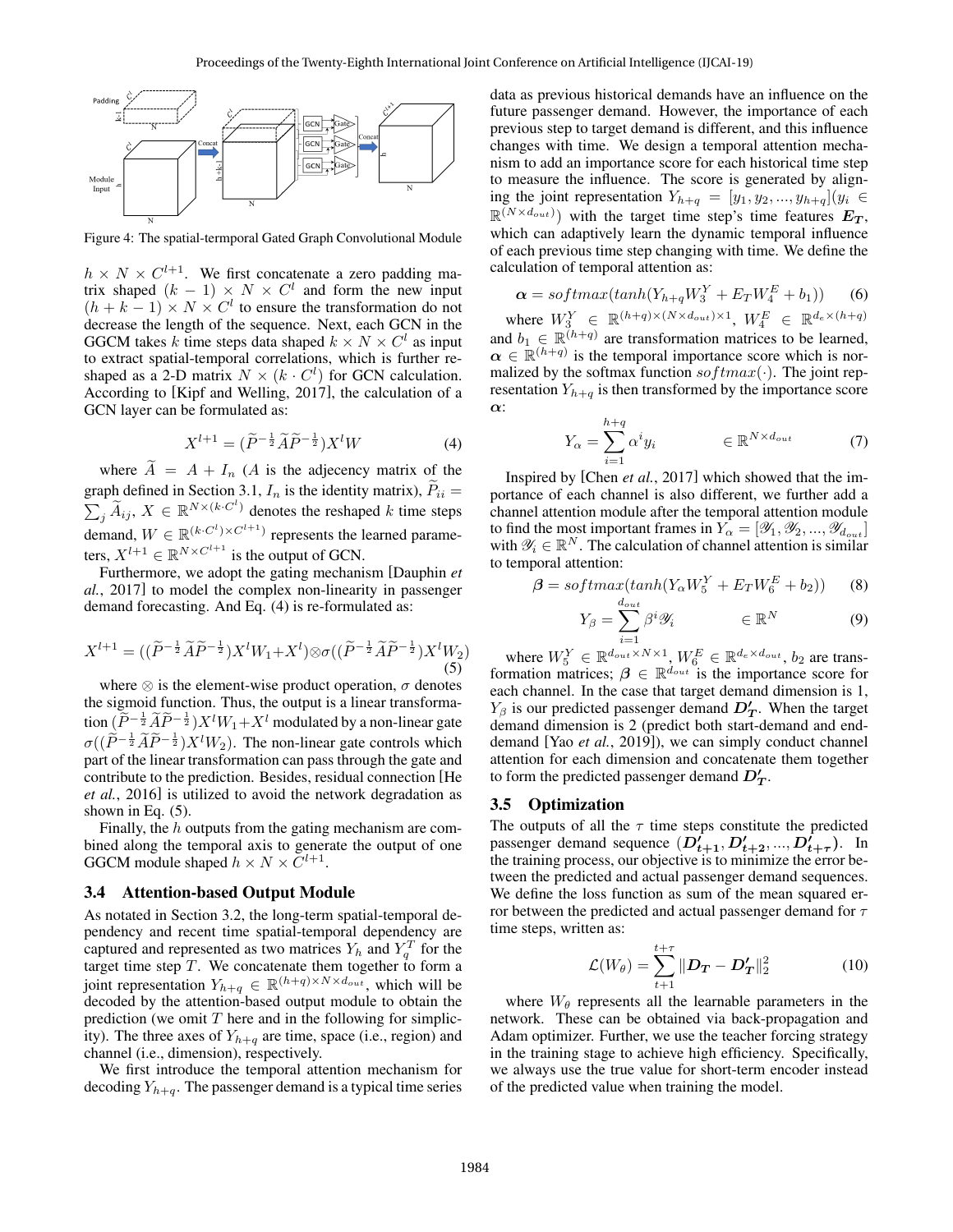Proceedings of the Twenty-Eighth International Joint Conference on Artificial Intelligence (IJCAI-19)

| Index | Method         | DidiSY      |       |             | <b>BikeNYC</b> |            |             | TaxiBJ      |            |             |
|-------|----------------|-------------|-------|-------------|----------------|------------|-------------|-------------|------------|-------------|
|       |                | <b>RMSE</b> | MAE   | <b>MAPE</b> | <b>RMSE</b>    | <b>MAE</b> | <b>MAPE</b> | <b>RMSE</b> | <b>MAE</b> | <b>MAPE</b> |
|       | HA             | 4.112       | 2.646 | 0.426       | 8.541          | 3.695      | 0.437       | 40.439      | 20.696     | 0.268       |
| 2     | <b>OLR</b>     | 3.713       | 2.528 | 0.379       | 8.502          | 4.652      | 0.391       | 23.921      | 14.937     | 0.276       |
| 3     | <b>XGBoost</b> | 3.612       | 2.394 | 0.402       | 6.914          | 3.423      | 0.367       | 22.927      | 13.687     | 0.212       |
| 4     | DeepST         | 3.362       | 2.221 | 0.337       | 6.603          | 2.549      | 0.242       | 18.305      | 11.264     | 0.157       |
| 5     | ResST-Net      | 3.449       | 2.331 | 0.318       | 6.159          | 2.432      | 0.228       | 17.649      | 10.599     | 0.141       |
| 6     | DMVST-Net      | 3.440       | 2.232 | 0.373       | 4.766          | 2.318      | 0.224       | 18.206      | 11.085     | 0.153       |
| 7     | ConvLSTM       | 3.414       | 2.222 | 0.379       | 4.745          | 2.435      | 0.226       | 18.788      | 11.461     | 0.163       |
| 8     | FCL-Net        | 3.364       | 2.172 | 0.381       | 4.959          | 2.362      | 0.275       | 18.176      | 10.756     | 0.169       |
| 9     | FlowFLexDP     | 3.292       | 2.143 | 0.336       | 6.003          | 2.801      | 0.271       | 19.538      | 11.945     | 0.160       |
| 10    | <b>DCRNN</b>   | 3.465       | 2.281 | 0.371       | 5.215          | 2.776      | 0.241       | 20.569      | 12.517     | 0.177       |
| 11    | <b>STGCN</b>   | 3.397       | 2.236 | 0.372       | 4.759          | 2.438      | 0.220       | 19.101      | 11.573     | 0.167       |
| 12    | STG2Seq        | 3.206       | 2.134 | 0.306       | 4.513          | 2.257      | 0.210       | 17.241      | 10.219     | 0.138       |

Table 1: Evaluation on next-step prediction over three datasets of different scales (best performance displayed in bold).

# 4 Experiments

## 4.1 Experimental Setup

We use three real-world datasets in our comparisons:

- DidiSY: This is a self-collected dataset that consists of 1) share car demand data from Didi, the biggest online ride-sharing company in China; 2) Time meta, including time of day, day of week, and holidays; This dataset was collected from Dec 5th, 2016 to Feb 4th, 2017 in Shenyang, a large city in China. Each time step is one hour. We use the data from the last six days for testing while the rest for training.
- BikeNYC [Zhang *et al.*, 2017]: The public BikeNYC dataset consists of the bike demand and the time meta. The bike demand covers the shared bike hire and returns data of CityBike in New York from 1 Apr 2014 to 30th Sept 2014. Each time step is one hour. To be consistent with previous works that used this dataset [Zhang *et al.*, 2016a][Zhang *et al.*, 2017], the last ten days' data are used for testing.
- TaxiBJ [Zhang *et al.*, 2017]: The public TaxiBJ dataset contains taxi demand in Beijing from 1 Mar 2015 to 30th Jun 2015. Similar to the DidiSY dataset, TaxiBJ contains passenger demand, time meta, and meteorological data. Each time step is 30 minutes. The data of the last ten days is used for testing to keep consistent with previous works.

We implemented our model in Python with TensorFlow 1.8. Historical passenger demand length  $h$  is set to 12, sliding window size  $q$  and patch size  $k$  are both set to 3. At each time step, we use three evaluation metrics to evaluate the model: Root Mean Square Error (RMSE), Mean Absolute Error (MAE) and Mean Absolute Percentage Error (MAPE).

## 4.2 Experimental Results

## Next-step Prediction Comparison

We first compare our method with three representative traditional baselines: 1) Historical Average (HA); 2) Ordinary Linear Regression (OLR); 3) XGBoost [Chen and Guestrin, 2016]; and eight discriminative state-of-the-art methods: 4) DeepST [Zhang *et al.*, 2016a]; 5) ResST-Net [Zhang *et al.*, 2017]; 6) DMVST-Net [Yao *et al.*, 2018]; 7) ConvLSTM [Xingjian *et al.*, 2015]; 8) FCL-Net [Ke *et al.*, 2017]; 9) FlowFlexDP [Chu *et al.*, 2018]; 10)DCRNN [Li *et al.*, 2018]; 11) STGCN [Yu *et al.*, 2018].

Because most state-of-the-art methods can only achieve next-step prediction, we use the first time step result of STG2Seq in this comparison. Table 1 presents the comprehensive comparison results. We observe the following: (1) deep learning methods always outperform non-deep learning methods such as HA, OLSR, and XGBoost, which shows the superiority of deep learning methods in capturing nonlinear spatial-temporal correlations. (2) Our model consistently achieves the best performance and outperforms other methods with a significant margin in all three datasets. More specifically, STG2Seq gains 2.6%, 4.9% and 2.3% relative improvements in RMSE; 0.4%, 2.6% and 3.6% relative improvements in MAE; 3.8%, 4.5% and 2.1% relative improvements in MAPE over the best state-of-the-art methods for the three datasets, respectively. The results indicate that our model can capture more accurate spatial-temporal correlations than the state-of-the-art.

## Multi-step Prediction Comparison

Next, we compare our STG2Seq model with HA, ConvL-STM, and DCRNN, which are also capable of conducting multi-step prediction. Each method predicts the passenger demand in the following 3 time steps. Figure 5 presents the experimental results about RMSE and MAE in three datasets. We can observe that the prediction error for HA is large but consistent for all 3 time steps. ConvLSTM and DCRNN can achieve good prediction in the first time step. However, they deteriorate fast with time, especially with the DidiSY dataset. STG2Seq can achieve good prediction result for all time steps and deteriorates slower than ConvLSTM and DCRNN, which demonstrates that our method is effective and eases the error accumulation problem that is inherent in RNN-based decoder for multi-step prediction.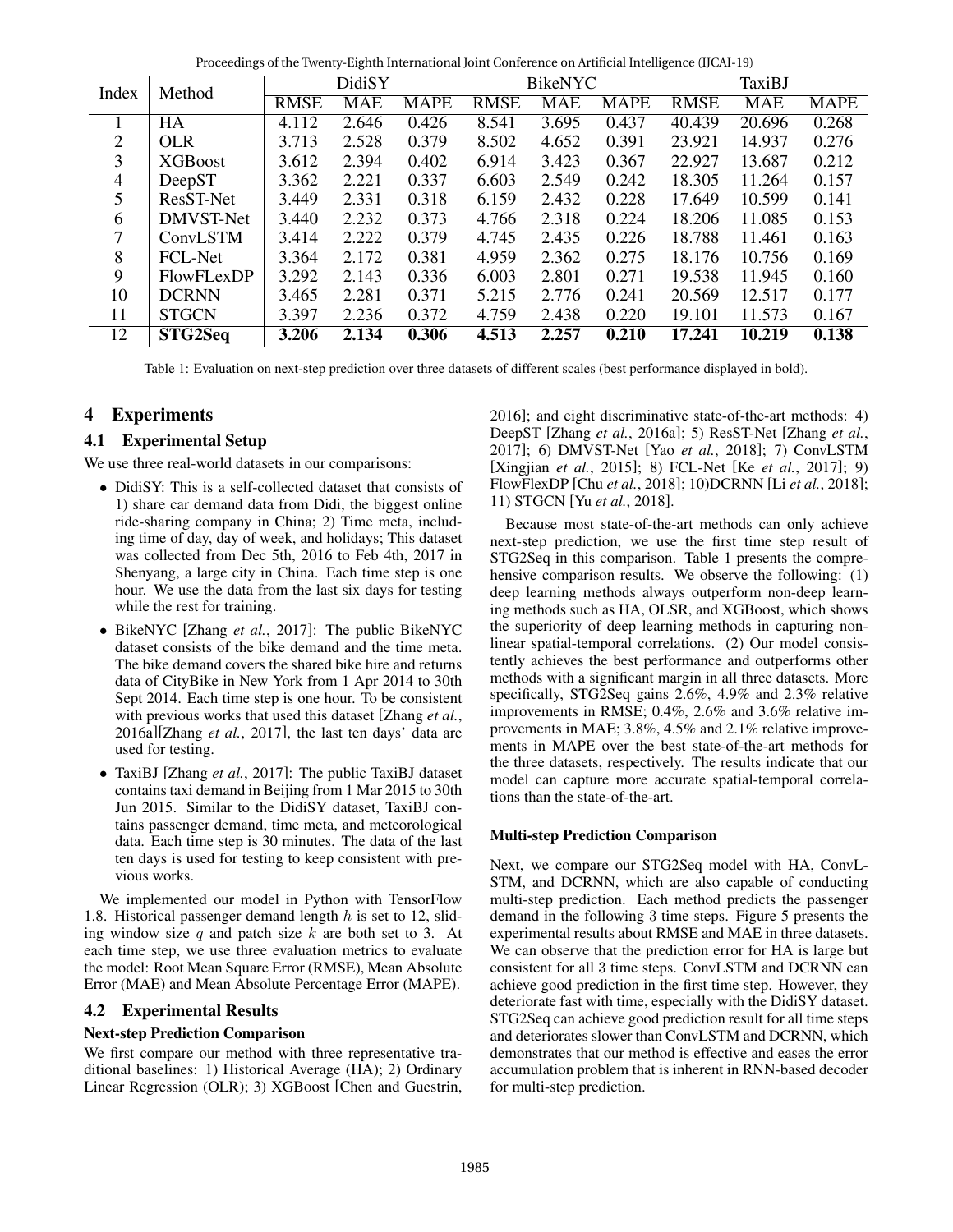| I rocceanizo of the fitcher explicit international joint comercities officialmental intensperies (i) can for |                           |             |       |       |            |       |       |             |       |       |
|--------------------------------------------------------------------------------------------------------------|---------------------------|-------------|-------|-------|------------|-------|-------|-------------|-------|-------|
| Index                                                                                                        | <b>Removed Component</b>  | <b>RMSE</b> |       |       | <b>MAE</b> |       |       | <b>MAPE</b> |       |       |
|                                                                                                              |                           | step1       | step2 | step3 | step1      | step2 | step3 | step1       | step2 | step3 |
|                                                                                                              | <b>Short-term Encoder</b> | 4.509       |       |       | 2.304      |       |       | 0.211       |       |       |
| 2                                                                                                            | <b>Temporal Attention</b> | 4.540       | 5.259 | 5.730 | 2.350      | 2.674 | 2.811 | 0.211       | 0.229 | 0.246 |
| 3                                                                                                            | <b>Channel Attention</b>  | 4.618       | 5.310 | 5.861 | 2.334      | 2.552 | 2.717 | 0.213       | 0.239 | 0.258 |
| $\overline{4}$                                                                                               | Gate Mechanism            | 4.576       | 5.222 | 5.658 | 2.314      | 2.507 | 2.664 | 0.213       | 0.232 | 0.246 |
| 5                                                                                                            | <b>Teacher Forcing</b>    | 4.574       | 5.245 | 5.873 | 2.324      | 2.491 | 2.834 | 0.212       | 0.232 | 0.250 |
| 6                                                                                                            | STG2Seq                   | 4.513       | 5.209 | 5.497 | 2.257      | 2.452 | 2.555 | 0.210       | 0.228 | 0.240 |

Proceedings of the Twenty-Eighth International Joint Conference on Artificial Intelligence (IJCAI-19)

Table 2: Evaluation of different variants on Bike NYC dataset.

### Component Analysis

To evaluate the effect of each component on our model, we compare five variants obtained by (1) removing the short-term encoder, (2) replacing the temporal attention module by a 2- D CNN layer (for reducing the dimension), (3) replacing the channel attention module by a 2-D CNN layer, (4) replacing the gate mechanism in GGCM by Relu activation function, and (5) removing the teacher forcing strategy when training the model. The experimental results on Bike NYC dataset are shown in Table 2. We gain three observations from this table. First, without the short-term encoder, the model degenerates to a single-step prediction model. Second, the temporal and channel attention modules not only improve the prediction accuracy but also slow down the rate of deterioration in multistep prediction, which demonstrates the importance of both parts and the effectiveness of our design. Third, the gating mechanism is better at modeling non-linearities when compared with Relu. The results also exemplify the progressive



Figure 5: Evaluation on multi-step prediction.

| Index | Method          | <b>RMSE</b> | <b>MAE</b> |
|-------|-----------------|-------------|------------|
|       | HА              | 4.231       | 2.714      |
| 2     | <b>ARIMA</b>    | 4.001       | 2.681      |
| 3     | SARIMA          | 3.937       | 2.619      |
| 4     | OLR             | 3.719       | 2.496      |
| 5     | <b>MLP</b>      | 3.699       | 2.436      |
| 6     | <b>XGB</b> oost | 3.533       | 2.341      |
| 7     | FlowFLexDP      | 3.518       | 2.322      |
| 8     | <b>DCRNN</b>    | 3.526       | 2.332      |
| 9     | <b>STGCN</b>    | 3.433       | 2.281      |
| 10    | STG2Seq         | 3.244       | 2.136      |

Table 3: Prediction results on irregular regions

#### nature of our network design.

### Prediction for Irregular Regions

Previous results rely on the assumption that the target regions are partitioned as regular grids. In this experiment, we investigate the feasibility of our method when the city is partitioned into irregular regions. The DidiSY dataset contains the precise GPS location of each service request. This allows us to re-partition the city (Shenyang) into sub-regions based on the road network, which results in irregularly sized partitions. Under this setting, our method is flexible and can be applied to the re-organized dataset without modification. However, most state-of-the-arts introduced in the next-step prediction comparison part cannot be used as they are only suitable to extract Euclidean correlations when the city is partitioned to equally sized grids. To benchmark our method, we include three better suited comparative methods, namely: Auto-Regressive Integrated Moving Average model (ARIMA), Seasonal Auto-Regressive Integrated Moving model (SARIMA) and Multiple Layer Perceptron (MLP). The results in Table 3 show that STG2Seq significantly outperforms the baselines, thus demonstrating its generality.

### 5 Conclusion

In this paper, we propose a novel deep learning framework for multi-step citywide passenger demand forecasting. We formulate the citywide passenger demand on a graph and employ the hierarchical graph convolution architecture to extract spatial and temporal correlations simultaneously. The long-term encoder and short-term encoder are introduced to achieve multi-step prediction without relying on RNN. Moreover, our model considers the dynamic attribute in temporal correlation by using the attention mechanism. Experimental results on three real-world datasets show that our model outperforms other state-of-the-art methods by a large margin.